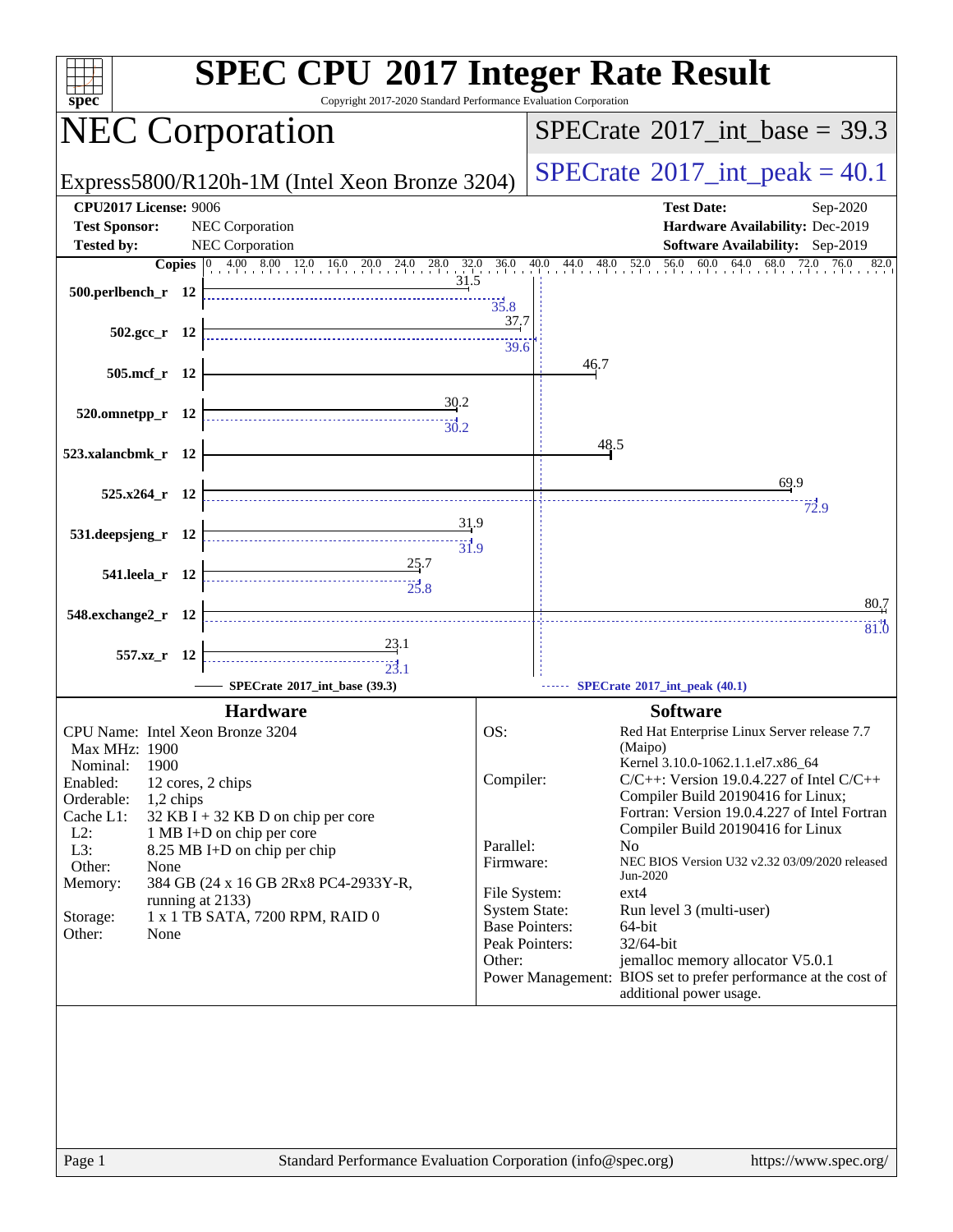

Copyright 2017-2020 Standard Performance Evaluation Corporation

### NEC Corporation

Express5800/R120h-1M (Intel Xeon Bronze 3204) [SPECrate](http://www.spec.org/auto/cpu2017/Docs/result-fields.html#SPECrate2017intpeak)<sup>®</sup>[2017\\_int\\_peak =](http://www.spec.org/auto/cpu2017/Docs/result-fields.html#SPECrate2017intpeak) 40.1

[SPECrate](http://www.spec.org/auto/cpu2017/Docs/result-fields.html#SPECrate2017intbase)®2017 int\_base = 39.3

**[CPU2017 License:](http://www.spec.org/auto/cpu2017/Docs/result-fields.html#CPU2017License)** 9006 **[Test Date:](http://www.spec.org/auto/cpu2017/Docs/result-fields.html#TestDate)** Sep-2020 **[Test Sponsor:](http://www.spec.org/auto/cpu2017/Docs/result-fields.html#TestSponsor)** NEC Corporation **[Hardware Availability:](http://www.spec.org/auto/cpu2017/Docs/result-fields.html#HardwareAvailability)** Dec-2019 **[Tested by:](http://www.spec.org/auto/cpu2017/Docs/result-fields.html#Testedby)** NEC Corporation **[Software Availability:](http://www.spec.org/auto/cpu2017/Docs/result-fields.html#SoftwareAvailability)** Sep-2019

#### **[Results Table](http://www.spec.org/auto/cpu2017/Docs/result-fields.html#ResultsTable)**

| <b>Base</b>                                     |               |                |       |                | <b>Peak</b> |                |       |               |                |              |                |              |                |              |
|-------------------------------------------------|---------------|----------------|-------|----------------|-------------|----------------|-------|---------------|----------------|--------------|----------------|--------------|----------------|--------------|
| <b>Benchmark</b>                                | <b>Copies</b> | <b>Seconds</b> | Ratio | <b>Seconds</b> | Ratio       | <b>Seconds</b> | Ratio | <b>Copies</b> | <b>Seconds</b> | <b>Ratio</b> | <b>Seconds</b> | <b>Ratio</b> | <b>Seconds</b> | <b>Ratio</b> |
| $500.$ perlbench_r                              | 12            | 606            | 31.5  | 605            | 31.6        | 606            | 31.5  | 12            | 534            | 35.8         | 534            | 35.8         | 534            | 35.8         |
| $502.\text{gcc}$ _r                             | 12            | 451            | 37.7  | 450            | 37.7        | 450            | 37.7  | 12            | 429            | 39.6         | 429            | 39.6         | 429            | 39.6         |
| $505$ .mcf r                                    | 12            | 415            | 46.7  | 415            | 46.7        | 415            | 46.7  | 12            | 415            | 46.7         | 415            | 46.7         | 415            | 46.7         |
| 520.omnetpp_r                                   | 12            | 521            | 30.2  | 524            | 30.1        | 522            | 30.2  | 12            | 522            | 30.2         | 522            | 30.2         | 524            | 30.0         |
| 523.xalancbmk_r                                 | 12            | 261            | 48.5  | 262            | 48.4        | 261            | 48.5  | 12            | 261            | 48.5         | 262            | 48.4         | 261            | 48.5         |
| 525.x264 r                                      | 12            | 300            | 69.9  | 301            | 69.9        | 300            | 70.0  | 12            | 288            | 72.9         | 288            | 72.9         | 288            | 72.9         |
| 531.deepsjeng_r                                 | 12            | 431            | 31.9  | 432            | 31.9        | 431            | 31.9  | 12            | 431            | 31.9         | <u>431</u>     | 31.9         | 432            | 31.9         |
| 541.leela_r                                     | 12            | 772            | 25.7  | 772            | 25.7        | 771            | 25.8  | 12            | 771            | 25.8         | 772            | 25.8         | 773            | 25.7         |
| 548.exchange2_r                                 | 12            | 390            | 80.6  | 390            | 80.7        | 387            | 81.2  | 12            | 390            | 80.6         | 388            | 81.0         | 388            | 81.1         |
| 557.xz r                                        | 12            | 561            | 23.1  | 561            | 23.1        | 561            | 23.1  | 12            | 561            | 23.1         | 561            | 23.1         | 561            | 23.1         |
| $SPECrate$ <sup>®</sup> 2017_int_base =<br>39.3 |               |                |       |                |             |                |       |               |                |              |                |              |                |              |
| $CDDCA_{1} + 200017$ $1.4 - 1.1$                |               |                | 40.4  |                |             |                |       |               |                |              |                |              |                |              |

**[SPECrate](http://www.spec.org/auto/cpu2017/Docs/result-fields.html#SPECrate2017intpeak)[2017\\_int\\_peak =](http://www.spec.org/auto/cpu2017/Docs/result-fields.html#SPECrate2017intpeak) 40.1**

Results appear in the [order in which they were run](http://www.spec.org/auto/cpu2017/Docs/result-fields.html#RunOrder). Bold underlined text [indicates a median measurement](http://www.spec.org/auto/cpu2017/Docs/result-fields.html#Median).

#### **[Submit Notes](http://www.spec.org/auto/cpu2017/Docs/result-fields.html#SubmitNotes)**

 The numactl mechanism was used to bind copies to processors. The config file option 'submit' was used to generate numactl commands to bind each copy to a specific processor. For details, please see the config file.

### **[Operating System Notes](http://www.spec.org/auto/cpu2017/Docs/result-fields.html#OperatingSystemNotes)**

Stack size set to unlimited using "ulimit -s unlimited"

### **[Environment Variables Notes](http://www.spec.org/auto/cpu2017/Docs/result-fields.html#EnvironmentVariablesNotes)**

Environment variables set by runcpu before the start of the run: LD\_LIBRARY\_PATH =

 "/home/cpu2017/lib/intel64:/home/cpu2017/lib/ia32:/home/cpu2017/je5.0.1- 32"

### **[General Notes](http://www.spec.org/auto/cpu2017/Docs/result-fields.html#GeneralNotes)**

 Binaries compiled on a system with 1x Intel Core i9-7900X CPU + 32GB RAM memory using Redhat Enterprise Linux 7.5 Transparent Huge Pages enabled by default Prior to runcpu invocation Filesystem page cache synced and cleared with: sync; echo 3 > /proc/sys/vm/drop\_caches runcpu command invoked through numactl i.e.:

**(Continued on next page)**

| Page 2 | Standard Performance Evaluation Corporation (info@spec.org) | https://www.spec.org/ |
|--------|-------------------------------------------------------------|-----------------------|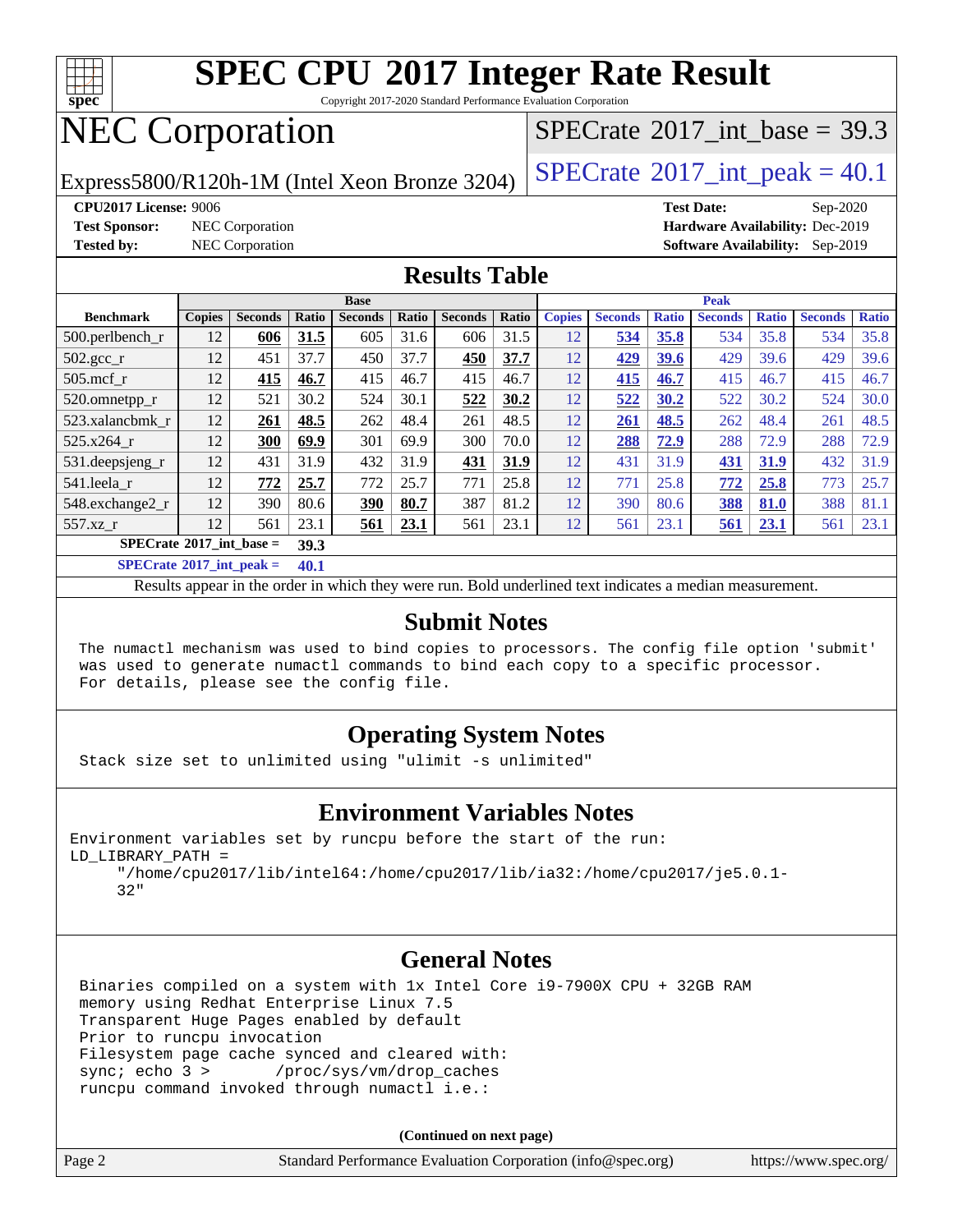

Copyright 2017-2020 Standard Performance Evaluation Corporation

### NEC Corporation

[SPECrate](http://www.spec.org/auto/cpu2017/Docs/result-fields.html#SPECrate2017intbase)®2017 int\_base = 39.3

Express5800/R120h-1M (Intel Xeon Bronze 3204)  $\left|$  [SPECrate](http://www.spec.org/auto/cpu2017/Docs/result-fields.html#SPECrate2017intpeak)<sup>®</sup>[2017\\_int\\_peak =](http://www.spec.org/auto/cpu2017/Docs/result-fields.html#SPECrate2017intpeak) 40.1

**[Test Sponsor:](http://www.spec.org/auto/cpu2017/Docs/result-fields.html#TestSponsor)** NEC Corporation **[Hardware Availability:](http://www.spec.org/auto/cpu2017/Docs/result-fields.html#HardwareAvailability)** Dec-2019

**[CPU2017 License:](http://www.spec.org/auto/cpu2017/Docs/result-fields.html#CPU2017License)** 9006 **[Test Date:](http://www.spec.org/auto/cpu2017/Docs/result-fields.html#TestDate)** Sep-2020 **[Tested by:](http://www.spec.org/auto/cpu2017/Docs/result-fields.html#Testedby)** NEC Corporation **[Software Availability:](http://www.spec.org/auto/cpu2017/Docs/result-fields.html#SoftwareAvailability)** Sep-2019

#### **[General Notes \(Continued\)](http://www.spec.org/auto/cpu2017/Docs/result-fields.html#GeneralNotes)**

numactl --interleave=all runcpu <etc>

 NA: The test sponsor attests, as of date of publication, that CVE-2017-5754 (Meltdown) is mitigated in the system as tested and documented. Yes: The test sponsor attests, as of date of publication, that CVE-2017-5753 (Spectre variant 1) is mitigated in the system as tested and documented. Yes: The test sponsor attests, as of date of publication, that CVE-2017-5715 (Spectre variant 2) is mitigated in the system as tested and documented.

 jemalloc, a general purpose malloc implementation built with the RedHat Enterprise 7.5, and the system compiler gcc 4.8.5 sources available from jemalloc.net or<https://github.com/jemalloc/jemalloc/releases>

### **[Platform Notes](http://www.spec.org/auto/cpu2017/Docs/result-fields.html#PlatformNotes)**

 BIOS Settings: Thermal Configuration: Maximum Cooling Workload Profile: General Throughput Compute Memory Patrol Scrubbing: Disabled LLC Dead Line Allocation: Disabled LLC Prefetch: Enabled Enhanced Processor Performance: Enabled Workload Profile: Custom Advanced Memory Protection: Advanced ECC Support Sub-NUMA Clustering: Disabled

 Sysinfo program /home/cpu2017/bin/sysinfo Rev: r6365 of 2019-08-21 295195f888a3d7edb1e6e46a485a0011 running on r120h1m Tue Sep 15 18:17:50 2020

 SUT (System Under Test) info as seen by some common utilities. For more information on this section, see <https://www.spec.org/cpu2017/Docs/config.html#sysinfo>

 From /proc/cpuinfo model name : Intel(R) Xeon(R) Bronze 3204 CPU @ 1.90GHz 2 "physical id"s (chips) 12 "processors" cores, siblings (Caution: counting these is hw and system dependent. The following excerpts from /proc/cpuinfo might not be reliable. Use with caution.) cpu cores : 6 siblings : 6 physical 0: cores 0 1 2 3 4 5 physical 1: cores 0 1 2 3 4 5

From lscpu:

**(Continued on next page)**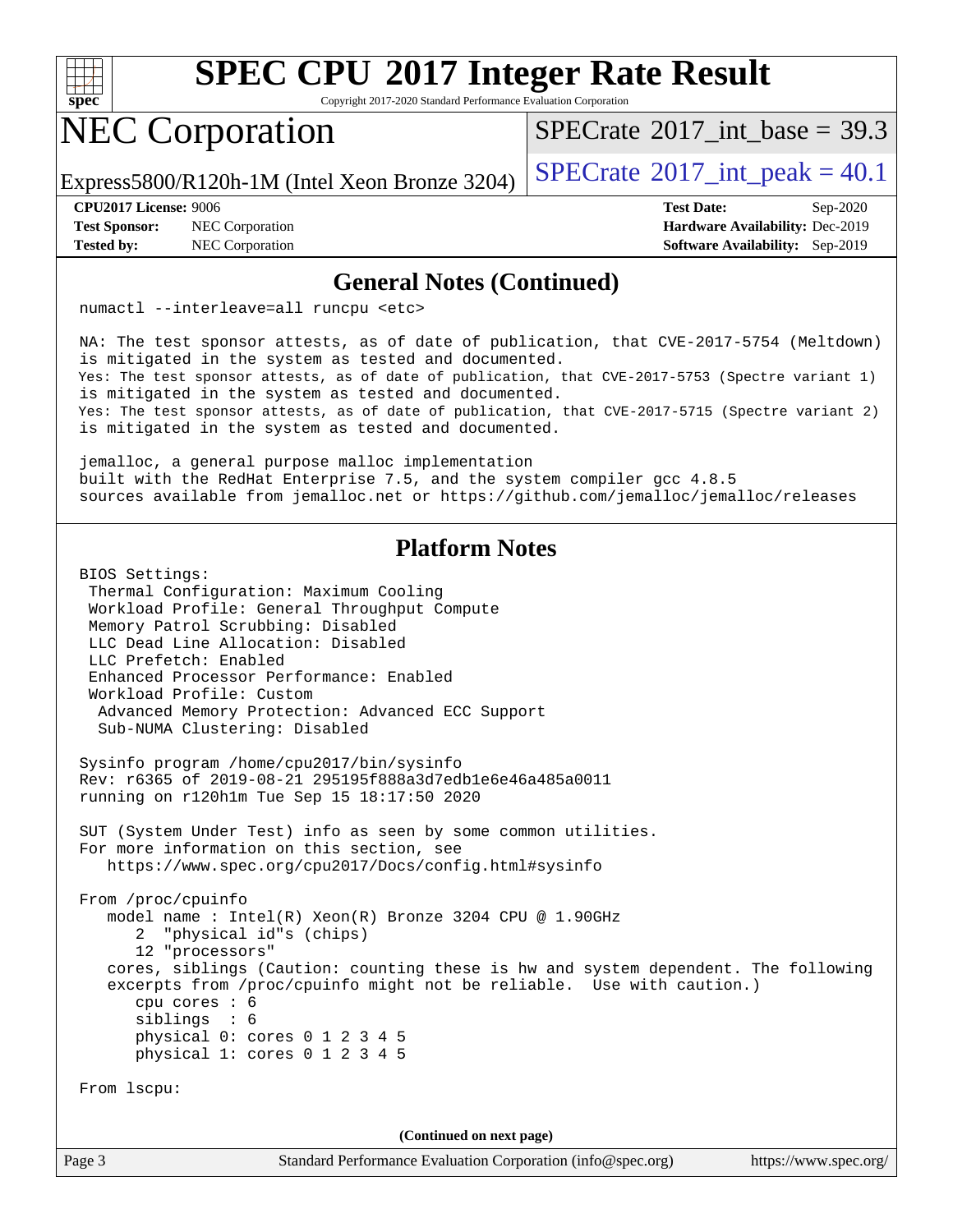

Copyright 2017-2020 Standard Performance Evaluation Corporation

### NEC Corporation

 $SPECTate@2017_int\_base = 39.3$ 

Express5800/R120h-1M (Intel Xeon Bronze 3204) [SPECrate](http://www.spec.org/auto/cpu2017/Docs/result-fields.html#SPECrate2017intpeak)®[2017\\_int\\_peak =](http://www.spec.org/auto/cpu2017/Docs/result-fields.html#SPECrate2017intpeak)  $40.1$ 

**[Test Sponsor:](http://www.spec.org/auto/cpu2017/Docs/result-fields.html#TestSponsor)** NEC Corporation **[Hardware Availability:](http://www.spec.org/auto/cpu2017/Docs/result-fields.html#HardwareAvailability)** Dec-2019 **[Tested by:](http://www.spec.org/auto/cpu2017/Docs/result-fields.html#Testedby)** NEC Corporation **[Software Availability:](http://www.spec.org/auto/cpu2017/Docs/result-fields.html#SoftwareAvailability)** Sep-2019

**[CPU2017 License:](http://www.spec.org/auto/cpu2017/Docs/result-fields.html#CPU2017License)** 9006 **[Test Date:](http://www.spec.org/auto/cpu2017/Docs/result-fields.html#TestDate)** Sep-2020

#### **[Platform Notes \(Continued\)](http://www.spec.org/auto/cpu2017/Docs/result-fields.html#PlatformNotes)**

| Architecture:              | x86_64                                                                                                                                                               |  |  |  |  |
|----------------------------|----------------------------------------------------------------------------------------------------------------------------------------------------------------------|--|--|--|--|
| $CPU$ op-mode( $s$ ):      | $32$ -bit, $64$ -bit                                                                                                                                                 |  |  |  |  |
| Byte Order:                | Little Endian                                                                                                                                                        |  |  |  |  |
| CPU(s):                    | 12                                                                                                                                                                   |  |  |  |  |
| On-line CPU(s) list:       | $0 - 11$                                                                                                                                                             |  |  |  |  |
| Thread( $s$ ) per core:    | $\mathbf 1$                                                                                                                                                          |  |  |  |  |
| Core(s) per socket:        | 6                                                                                                                                                                    |  |  |  |  |
| Socket(s):                 | 2                                                                                                                                                                    |  |  |  |  |
| NUMA $node(s):$            | 2                                                                                                                                                                    |  |  |  |  |
| Vendor ID:                 | GenuineIntel                                                                                                                                                         |  |  |  |  |
| CPU family:                | 6                                                                                                                                                                    |  |  |  |  |
| Model:                     | 85                                                                                                                                                                   |  |  |  |  |
| Model name:                | $Intel(R) Xeon(R) Bronze 3204 CPU @ 1.90GHz$                                                                                                                         |  |  |  |  |
| Stepping:                  | 6                                                                                                                                                                    |  |  |  |  |
| CPU MHz:                   | 1900.000                                                                                                                                                             |  |  |  |  |
| BogoMIPS:                  | 3800.00                                                                                                                                                              |  |  |  |  |
| Virtualization:            | $VT - x$                                                                                                                                                             |  |  |  |  |
| L1d cache:                 | 32K                                                                                                                                                                  |  |  |  |  |
| Lli cache:                 | 32K                                                                                                                                                                  |  |  |  |  |
| L2 cache:                  | 1024K                                                                                                                                                                |  |  |  |  |
| L3 cache:                  | 8448K                                                                                                                                                                |  |  |  |  |
| NUMA node0 CPU(s):         | $0 - 2, 6 - 8$                                                                                                                                                       |  |  |  |  |
| NUMA nodel $CPU(s):$       | $3 - 5, 9 - 11$                                                                                                                                                      |  |  |  |  |
| Flagg:                     | fpu vme de pse tsc msr pae mce cx8 apic sep mtrr pge mca cmov                                                                                                        |  |  |  |  |
|                            | pat pse36 clflush dts acpi mmx fxsr sse sse2 ss ht tm pbe syscall nx pdpelgb rdtscp<br>lm constant_tsc art arch_perfmon pebs bts rep_good nopl xtopology nonstop_tsc |  |  |  |  |
|                            | aperfmperf eagerfpu pni pclmulqdq dtes64 monitor ds_cpl vmx smx est tm2 ssse3 sdbg                                                                                   |  |  |  |  |
|                            | fma cx16 xtpr pdcm pcid dca sse4_1 sse4_2 x2apic movbe popcnt tsc_deadline_timer aes                                                                                 |  |  |  |  |
|                            | xsave avx f16c rdrand lahf_lm abm 3dnowprefetch epb cat_13 cdp_13 invpcid_single                                                                                     |  |  |  |  |
|                            | intel_ppin intel_pt ssbd mba ibrs ibpb stibp ibrs_enhanced tpr_shadow vnmi                                                                                           |  |  |  |  |
|                            | flexpriority ept vpid fsgsbase tsc_adjust bmil hle avx2 smep bmi2 erms invpcid rtm                                                                                   |  |  |  |  |
|                            | cqm mpx rdt_a avx512f avx512dq rdseed adx smap clflushopt clwb avx512cd avx512bw                                                                                     |  |  |  |  |
|                            | avx512vl xsaveopt xsavec xgetbvl cqm_llc cqm_occup_llc cqm_mbm_total cqm_mbm_local                                                                                   |  |  |  |  |
|                            | dtherm arat pln pts pku ospke avx512_vnni md_clear spec_ctrl intel_stibp flush_l1d                                                                                   |  |  |  |  |
| arch_capabilities          |                                                                                                                                                                      |  |  |  |  |
|                            |                                                                                                                                                                      |  |  |  |  |
| /proc/cpuinfo cache data   |                                                                                                                                                                      |  |  |  |  |
| cache size: 8448 KB        |                                                                                                                                                                      |  |  |  |  |
|                            |                                                                                                                                                                      |  |  |  |  |
|                            | From numactl --hardware WARNING: a numactl 'node' might or might not correspond to a                                                                                 |  |  |  |  |
| physical chip.             |                                                                                                                                                                      |  |  |  |  |
| available: 2 nodes (0-1)   |                                                                                                                                                                      |  |  |  |  |
| node 0 cpus: 0 1 2 6 7 8   |                                                                                                                                                                      |  |  |  |  |
| node 0 size: 196265 MB     |                                                                                                                                                                      |  |  |  |  |
| node 0 free: 191707 MB     |                                                                                                                                                                      |  |  |  |  |
| node 1 cpus: 3 4 5 9 10 11 |                                                                                                                                                                      |  |  |  |  |
| node 1 size: 196607 MB     |                                                                                                                                                                      |  |  |  |  |
|                            |                                                                                                                                                                      |  |  |  |  |
| (Continued on next page)   |                                                                                                                                                                      |  |  |  |  |
|                            |                                                                                                                                                                      |  |  |  |  |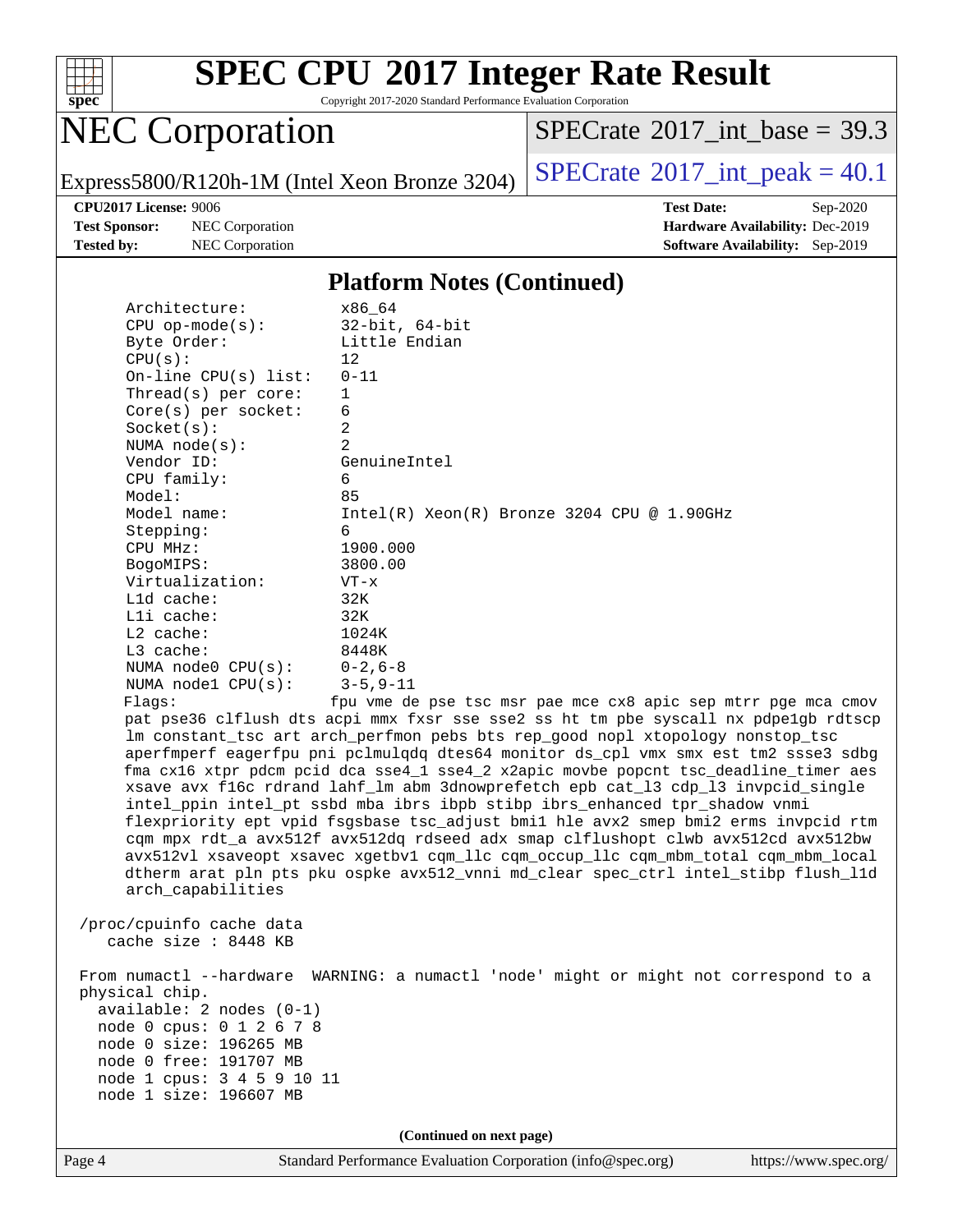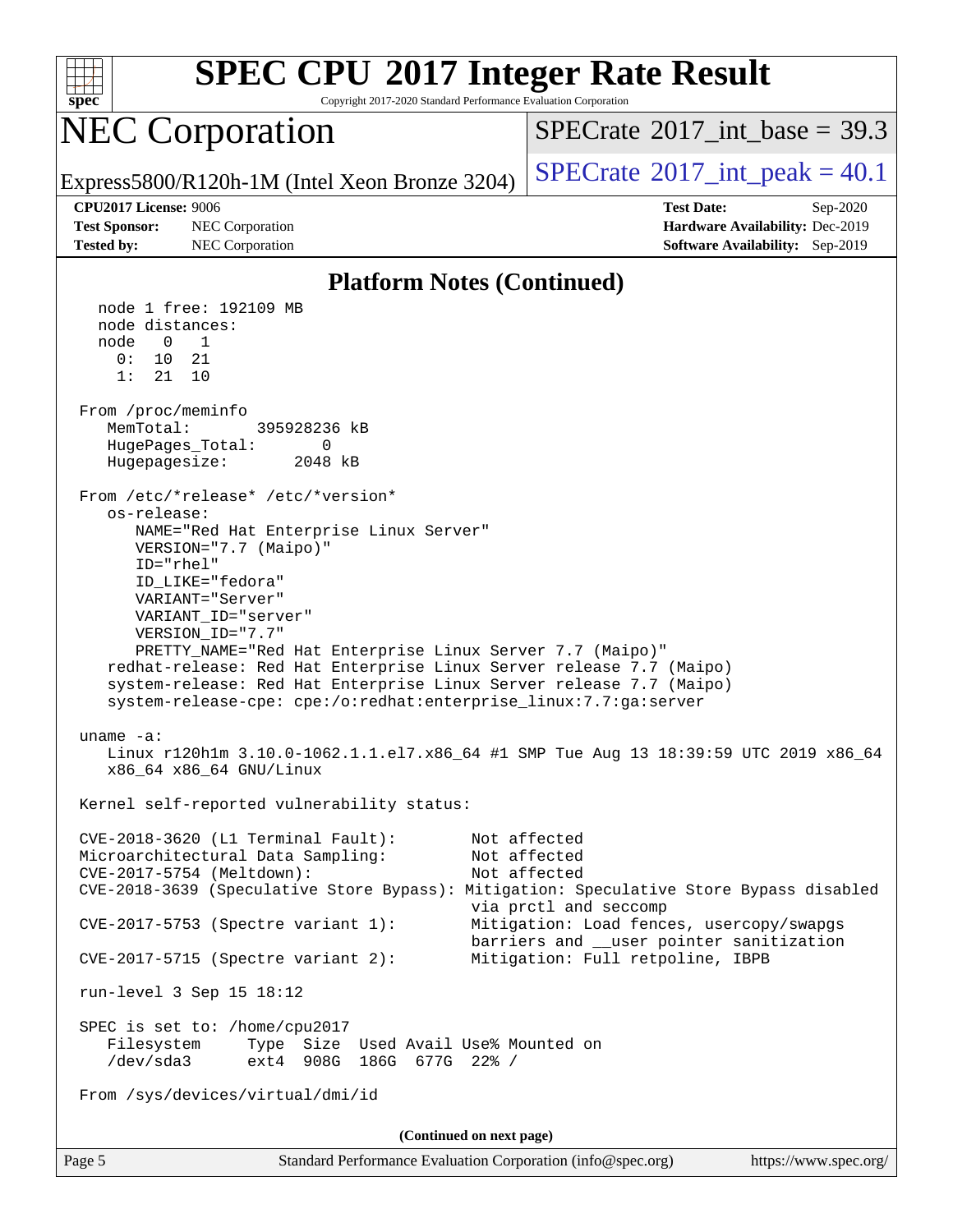

Copyright 2017-2020 Standard Performance Evaluation Corporation

### NEC Corporation

[SPECrate](http://www.spec.org/auto/cpu2017/Docs/result-fields.html#SPECrate2017intbase)®2017 int\_base = 39.3

Express5800/R120h-1M (Intel Xeon Bronze 3204) [SPECrate](http://www.spec.org/auto/cpu2017/Docs/result-fields.html#SPECrate2017intpeak)<sup>®</sup>[2017\\_int\\_peak =](http://www.spec.org/auto/cpu2017/Docs/result-fields.html#SPECrate2017intpeak) 40.1

**[Test Sponsor:](http://www.spec.org/auto/cpu2017/Docs/result-fields.html#TestSponsor)** NEC Corporation **[Hardware Availability:](http://www.spec.org/auto/cpu2017/Docs/result-fields.html#HardwareAvailability)** Dec-2019 **[Tested by:](http://www.spec.org/auto/cpu2017/Docs/result-fields.html#Testedby)** NEC Corporation **[Software Availability:](http://www.spec.org/auto/cpu2017/Docs/result-fields.html#SoftwareAvailability)** Sep-2019

**[CPU2017 License:](http://www.spec.org/auto/cpu2017/Docs/result-fields.html#CPU2017License)** 9006 **[Test Date:](http://www.spec.org/auto/cpu2017/Docs/result-fields.html#TestDate)** Sep-2020

#### **[Platform Notes \(Continued\)](http://www.spec.org/auto/cpu2017/Docs/result-fields.html#PlatformNotes)**

 BIOS: NEC U32 03/09/2020 Vendor: NEC Product: Express5800/R120h-1M Serial: JPN0084094

 Additional information from dmidecode follows. WARNING: Use caution when you interpret this section. The 'dmidecode' program reads system data which is "intended to allow hardware to be accurately determined", but the intent may not be met, as there are frequent changes to hardware, firmware, and the "DMTF SMBIOS" standard. Memory:

24x HPE P03050-091 16 GB 2 rank 2933

 (End of data from sysinfo program) Regarding the sysinfo display about the memory speed, the correct configured memory speed is 2133 MT/s. The dmidecode description should be as follows: 24x HPE P03050-091 16 GB 2 rank 2933, configured at 2133

#### **[Compiler Version Notes](http://www.spec.org/auto/cpu2017/Docs/result-fields.html#CompilerVersionNotes)**

Page 6 Standard Performance Evaluation Corporation [\(info@spec.org\)](mailto:info@spec.org) <https://www.spec.org/> ==============================================================================  $C \qquad \qquad \vert \quad 502.\text{gcc\_r}(\text{peak})$ ------------------------------------------------------------------------------ Intel(R) C Intel(R) 64 Compiler for applications running on IA-32, Version 19.0.4.227 Build 20190416 Copyright (C) 1985-2019 Intel Corporation. All rights reserved. ------------------------------------------------------------------------------ ============================================================================== C | 500.perlbench\_r(base, peak) 502.gcc\_r(base) 505.mcf\_r(base, peak) | 525.x264\_r(base, peak) 557.xz\_r(base, peak) ------------------------------------------------------------------------------ Intel(R) C Intel(R) 64 Compiler for applications running on Intel(R) 64, Version 19.0.4.227 Build 20190416 Copyright (C) 1985-2019 Intel Corporation. All rights reserved. ------------------------------------------------------------------------------ ==============================================================================  $C \qquad \qquad | \; 502.\text{gcc\_r}(\text{peak})$ ------------------------------------------------------------------------------ Intel(R) C Intel(R) 64 Compiler for applications running on IA-32, Version 19.0.4.227 Build 20190416 Copyright (C) 1985-2019 Intel Corporation. All rights reserved. ------------------------------------------------------------------------------ ============================================================================== C  $\vert$  500.perlbench r(base, peak) 502.gcc r(base) 505.mcf r(base, peak) **(Continued on next page)**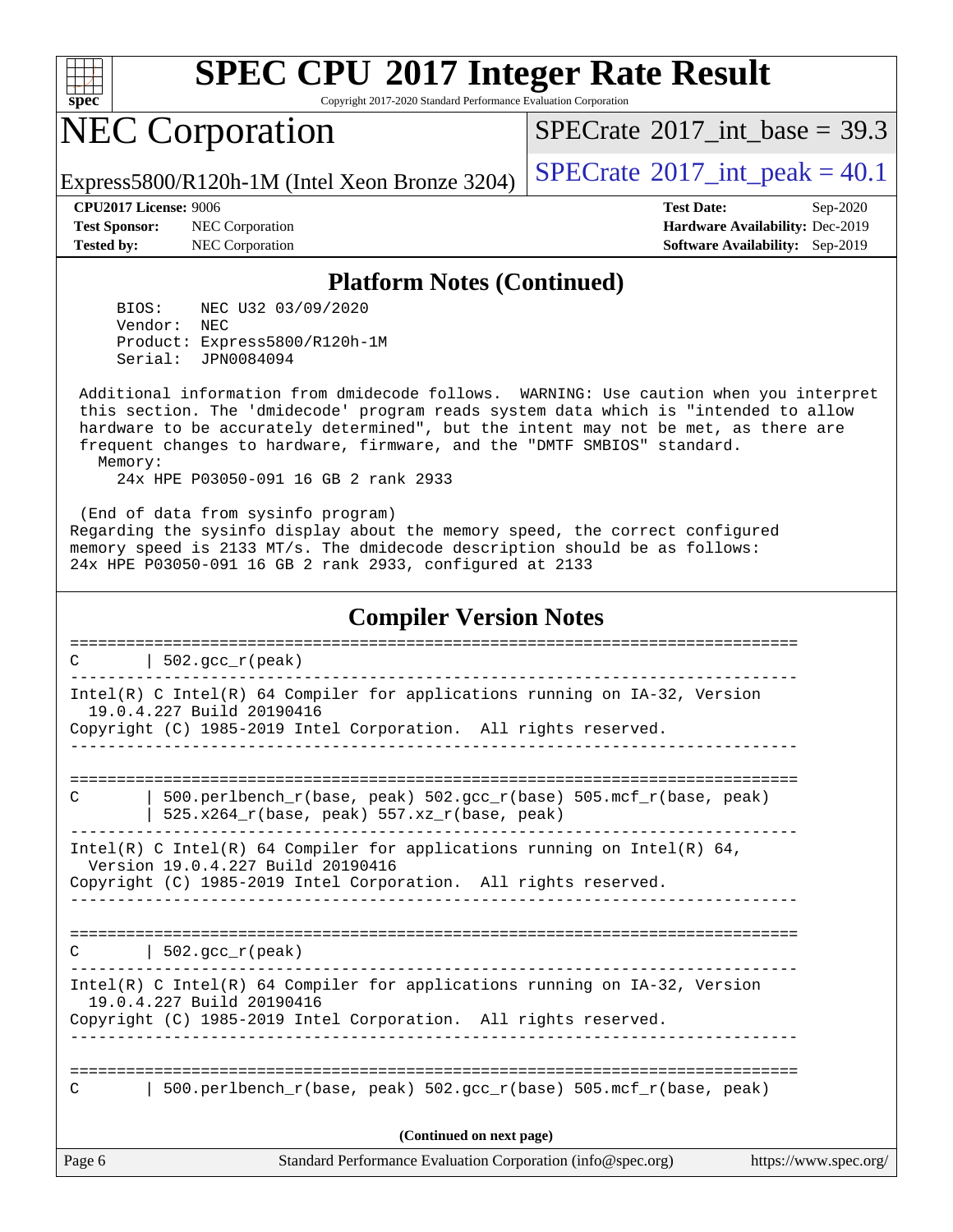

Copyright 2017-2020 Standard Performance Evaluation Corporation

### NEC Corporation

[SPECrate](http://www.spec.org/auto/cpu2017/Docs/result-fields.html#SPECrate2017intbase)®2017 int\_base = 39.3

Express5800/R120h-1M (Intel Xeon Bronze 3204) [SPECrate](http://www.spec.org/auto/cpu2017/Docs/result-fields.html#SPECrate2017intpeak)<sup>®</sup>[2017\\_int\\_peak =](http://www.spec.org/auto/cpu2017/Docs/result-fields.html#SPECrate2017intpeak) 40.1

**[Test Sponsor:](http://www.spec.org/auto/cpu2017/Docs/result-fields.html#TestSponsor)** NEC Corporation **[Hardware Availability:](http://www.spec.org/auto/cpu2017/Docs/result-fields.html#HardwareAvailability)** Dec-2019

**[CPU2017 License:](http://www.spec.org/auto/cpu2017/Docs/result-fields.html#CPU2017License)** 9006 **[Test Date:](http://www.spec.org/auto/cpu2017/Docs/result-fields.html#TestDate)** Sep-2020 **[Tested by:](http://www.spec.org/auto/cpu2017/Docs/result-fields.html#Testedby)** NEC Corporation **[Software Availability:](http://www.spec.org/auto/cpu2017/Docs/result-fields.html#SoftwareAvailability)** Sep-2019

#### **[Compiler Version Notes \(Continued\)](http://www.spec.org/auto/cpu2017/Docs/result-fields.html#CompilerVersionNotes)**

| 525.x264\_r(base, peak) 557.xz\_r(base, peak)

------------------------------------------------------------------------------ Intel(R) C Intel(R) 64 Compiler for applications running on Intel(R)  $64$ , Version 19.0.4.227 Build 20190416 Copyright (C) 1985-2019 Intel Corporation. All rights reserved. ------------------------------------------------------------------------------

============================================================================== C++ | 520.omnetpp\_r(base, peak) 523.xalancbmk\_r(base, peak)

| 531.deepsjeng\_r(base, peak) 541.leela\_r(base, peak)

------------------------------------------------------------------------------ Intel(R)  $C++$  Intel(R) 64 Compiler for applications running on Intel(R) 64,

Version 19.0.4.227 Build 20190416

Copyright (C) 1985-2019 Intel Corporation. All rights reserved. ------------------------------------------------------------------------------

============================================================================== Fortran | 548.exchange2\_r(base, peak) ------------------------------------------------------------------------------ Intel(R) Fortran Intel(R) 64 Compiler for applications running on Intel(R)

 64, Version 19.0.4.227 Build 20190416 Copyright (C) 1985-2019 Intel Corporation. All rights reserved. ------------------------------------------------------------------------------

### **[Base Compiler Invocation](http://www.spec.org/auto/cpu2017/Docs/result-fields.html#BaseCompilerInvocation)**

[C benchmarks](http://www.spec.org/auto/cpu2017/Docs/result-fields.html#Cbenchmarks): [icc -m64 -std=c11](http://www.spec.org/cpu2017/results/res2020q4/cpu2017-20200928-24123.flags.html#user_CCbase_intel_icc_64bit_c11_33ee0cdaae7deeeab2a9725423ba97205ce30f63b9926c2519791662299b76a0318f32ddfffdc46587804de3178b4f9328c46fa7c2b0cd779d7a61945c91cd35)

[C++ benchmarks:](http://www.spec.org/auto/cpu2017/Docs/result-fields.html#CXXbenchmarks) [icpc -m64](http://www.spec.org/cpu2017/results/res2020q4/cpu2017-20200928-24123.flags.html#user_CXXbase_intel_icpc_64bit_4ecb2543ae3f1412ef961e0650ca070fec7b7afdcd6ed48761b84423119d1bf6bdf5cad15b44d48e7256388bc77273b966e5eb805aefd121eb22e9299b2ec9d9)

[Fortran benchmarks](http://www.spec.org/auto/cpu2017/Docs/result-fields.html#Fortranbenchmarks): [ifort -m64](http://www.spec.org/cpu2017/results/res2020q4/cpu2017-20200928-24123.flags.html#user_FCbase_intel_ifort_64bit_24f2bb282fbaeffd6157abe4f878425411749daecae9a33200eee2bee2fe76f3b89351d69a8130dd5949958ce389cf37ff59a95e7a40d588e8d3a57e0c3fd751)

### **[Base Portability Flags](http://www.spec.org/auto/cpu2017/Docs/result-fields.html#BasePortabilityFlags)**

 500.perlbench\_r: [-DSPEC\\_LP64](http://www.spec.org/cpu2017/results/res2020q4/cpu2017-20200928-24123.flags.html#b500.perlbench_r_basePORTABILITY_DSPEC_LP64) [-DSPEC\\_LINUX\\_X64](http://www.spec.org/cpu2017/results/res2020q4/cpu2017-20200928-24123.flags.html#b500.perlbench_r_baseCPORTABILITY_DSPEC_LINUX_X64) 502.gcc\_r: [-DSPEC\\_LP64](http://www.spec.org/cpu2017/results/res2020q4/cpu2017-20200928-24123.flags.html#suite_basePORTABILITY502_gcc_r_DSPEC_LP64) 505.mcf\_r: [-DSPEC\\_LP64](http://www.spec.org/cpu2017/results/res2020q4/cpu2017-20200928-24123.flags.html#suite_basePORTABILITY505_mcf_r_DSPEC_LP64) 520.omnetpp\_r: [-DSPEC\\_LP64](http://www.spec.org/cpu2017/results/res2020q4/cpu2017-20200928-24123.flags.html#suite_basePORTABILITY520_omnetpp_r_DSPEC_LP64) 523.xalancbmk\_r: [-DSPEC\\_LP64](http://www.spec.org/cpu2017/results/res2020q4/cpu2017-20200928-24123.flags.html#suite_basePORTABILITY523_xalancbmk_r_DSPEC_LP64) [-DSPEC\\_LINUX](http://www.spec.org/cpu2017/results/res2020q4/cpu2017-20200928-24123.flags.html#b523.xalancbmk_r_baseCXXPORTABILITY_DSPEC_LINUX) 525.x264\_r: [-DSPEC\\_LP64](http://www.spec.org/cpu2017/results/res2020q4/cpu2017-20200928-24123.flags.html#suite_basePORTABILITY525_x264_r_DSPEC_LP64)

**(Continued on next page)**

Page 7 Standard Performance Evaluation Corporation [\(info@spec.org\)](mailto:info@spec.org) <https://www.spec.org/>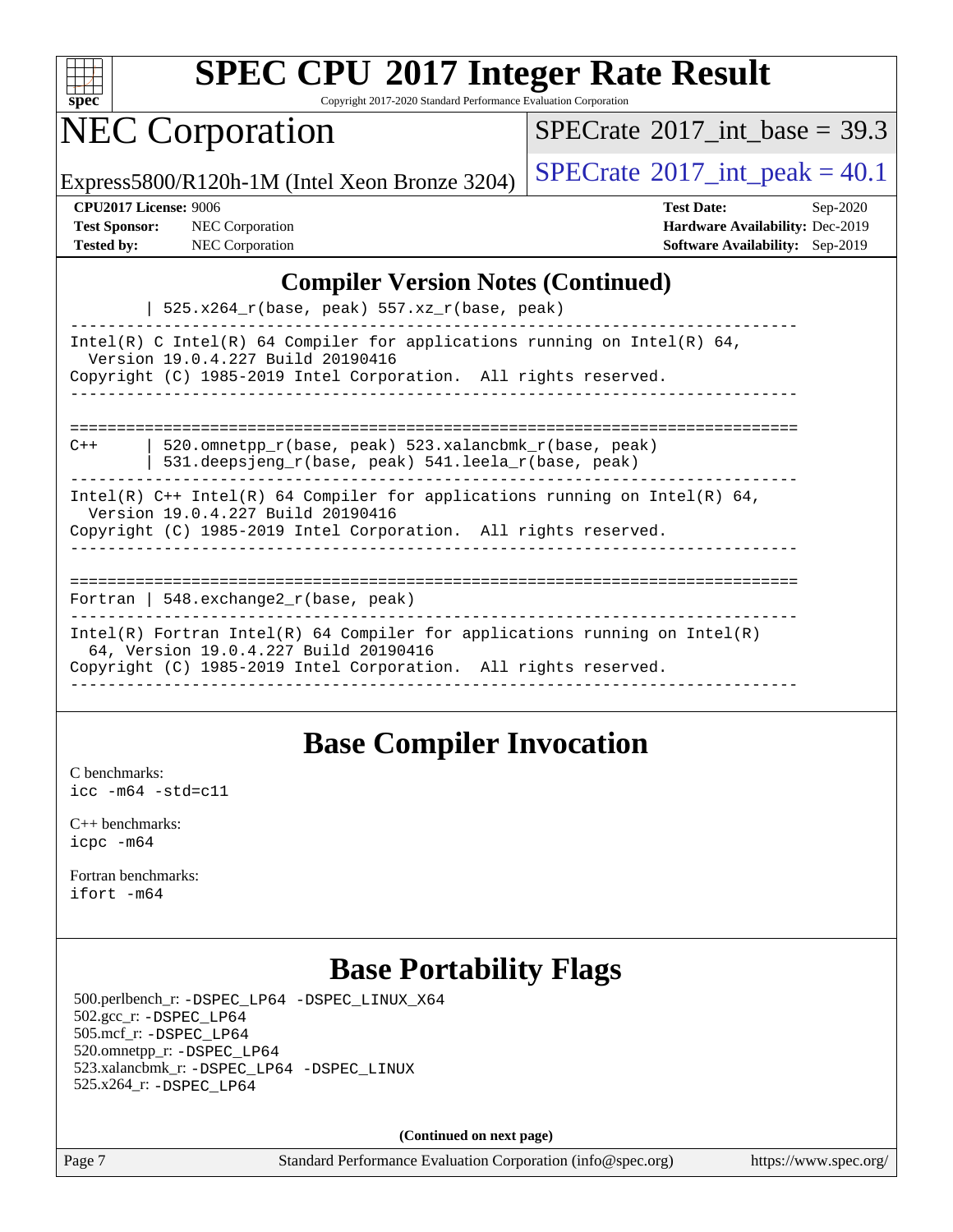

Copyright 2017-2020 Standard Performance Evaluation Corporation

### NEC Corporation

[SPECrate](http://www.spec.org/auto/cpu2017/Docs/result-fields.html#SPECrate2017intbase)<sup>®</sup>2017 int\_base = 39.3

Express5800/R120h-1M (Intel Xeon Bronze 3204)  $\left|$  [SPECrate](http://www.spec.org/auto/cpu2017/Docs/result-fields.html#SPECrate2017intpeak)®[2017\\_int\\_peak =](http://www.spec.org/auto/cpu2017/Docs/result-fields.html#SPECrate2017intpeak) 40.1

**[CPU2017 License:](http://www.spec.org/auto/cpu2017/Docs/result-fields.html#CPU2017License)** 9006 **[Test Date:](http://www.spec.org/auto/cpu2017/Docs/result-fields.html#TestDate)** Sep-2020 **[Test Sponsor:](http://www.spec.org/auto/cpu2017/Docs/result-fields.html#TestSponsor)** NEC Corporation **[Hardware Availability:](http://www.spec.org/auto/cpu2017/Docs/result-fields.html#HardwareAvailability)** Dec-2019 **[Tested by:](http://www.spec.org/auto/cpu2017/Docs/result-fields.html#Testedby)** NEC Corporation **[Software Availability:](http://www.spec.org/auto/cpu2017/Docs/result-fields.html#SoftwareAvailability)** Sep-2019

### **[Base Portability Flags \(Continued\)](http://www.spec.org/auto/cpu2017/Docs/result-fields.html#BasePortabilityFlags)**

 531.deepsjeng\_r: [-DSPEC\\_LP64](http://www.spec.org/cpu2017/results/res2020q4/cpu2017-20200928-24123.flags.html#suite_basePORTABILITY531_deepsjeng_r_DSPEC_LP64) 541.leela\_r: [-DSPEC\\_LP64](http://www.spec.org/cpu2017/results/res2020q4/cpu2017-20200928-24123.flags.html#suite_basePORTABILITY541_leela_r_DSPEC_LP64) 548.exchange2\_r: [-DSPEC\\_LP64](http://www.spec.org/cpu2017/results/res2020q4/cpu2017-20200928-24123.flags.html#suite_basePORTABILITY548_exchange2_r_DSPEC_LP64) 557.xz\_r: [-DSPEC\\_LP64](http://www.spec.org/cpu2017/results/res2020q4/cpu2017-20200928-24123.flags.html#suite_basePORTABILITY557_xz_r_DSPEC_LP64)

### **[Base Optimization Flags](http://www.spec.org/auto/cpu2017/Docs/result-fields.html#BaseOptimizationFlags)**

[C benchmarks](http://www.spec.org/auto/cpu2017/Docs/result-fields.html#Cbenchmarks):

[-Wl,-z,muldefs](http://www.spec.org/cpu2017/results/res2020q4/cpu2017-20200928-24123.flags.html#user_CCbase_link_force_multiple1_b4cbdb97b34bdee9ceefcfe54f4c8ea74255f0b02a4b23e853cdb0e18eb4525ac79b5a88067c842dd0ee6996c24547a27a4b99331201badda8798ef8a743f577) [-xCORE-AVX512](http://www.spec.org/cpu2017/results/res2020q4/cpu2017-20200928-24123.flags.html#user_CCbase_f-xCORE-AVX512) [-ipo](http://www.spec.org/cpu2017/results/res2020q4/cpu2017-20200928-24123.flags.html#user_CCbase_f-ipo) [-O3](http://www.spec.org/cpu2017/results/res2020q4/cpu2017-20200928-24123.flags.html#user_CCbase_f-O3) [-no-prec-div](http://www.spec.org/cpu2017/results/res2020q4/cpu2017-20200928-24123.flags.html#user_CCbase_f-no-prec-div) [-qopt-mem-layout-trans=4](http://www.spec.org/cpu2017/results/res2020q4/cpu2017-20200928-24123.flags.html#user_CCbase_f-qopt-mem-layout-trans_fa39e755916c150a61361b7846f310bcdf6f04e385ef281cadf3647acec3f0ae266d1a1d22d972a7087a248fd4e6ca390a3634700869573d231a252c784941a8) [-L/usr/local/IntelCompiler19/compilers\\_and\\_libraries\\_2019.4.227/linux/compiler/lib/intel64](http://www.spec.org/cpu2017/results/res2020q4/cpu2017-20200928-24123.flags.html#user_CCbase_qkmalloc_link_0ffe0cb02c68ef1b443a077c7888c10c67ca0d1dd7138472156f06a085bbad385f78d49618ad55dca9db3b1608e84afc2f69b4003b1d1ca498a9fc1462ccefda) [-lqkmalloc](http://www.spec.org/cpu2017/results/res2020q4/cpu2017-20200928-24123.flags.html#user_CCbase_qkmalloc_link_lib_79a818439969f771c6bc311cfd333c00fc099dad35c030f5aab9dda831713d2015205805422f83de8875488a2991c0a156aaa600e1f9138f8fc37004abc96dc5)

[C++ benchmarks](http://www.spec.org/auto/cpu2017/Docs/result-fields.html#CXXbenchmarks):

[-Wl,-z,muldefs](http://www.spec.org/cpu2017/results/res2020q4/cpu2017-20200928-24123.flags.html#user_CXXbase_link_force_multiple1_b4cbdb97b34bdee9ceefcfe54f4c8ea74255f0b02a4b23e853cdb0e18eb4525ac79b5a88067c842dd0ee6996c24547a27a4b99331201badda8798ef8a743f577) [-xCORE-AVX512](http://www.spec.org/cpu2017/results/res2020q4/cpu2017-20200928-24123.flags.html#user_CXXbase_f-xCORE-AVX512) [-ipo](http://www.spec.org/cpu2017/results/res2020q4/cpu2017-20200928-24123.flags.html#user_CXXbase_f-ipo) [-O3](http://www.spec.org/cpu2017/results/res2020q4/cpu2017-20200928-24123.flags.html#user_CXXbase_f-O3) [-no-prec-div](http://www.spec.org/cpu2017/results/res2020q4/cpu2017-20200928-24123.flags.html#user_CXXbase_f-no-prec-div)

[-qopt-mem-layout-trans=4](http://www.spec.org/cpu2017/results/res2020q4/cpu2017-20200928-24123.flags.html#user_CXXbase_f-qopt-mem-layout-trans_fa39e755916c150a61361b7846f310bcdf6f04e385ef281cadf3647acec3f0ae266d1a1d22d972a7087a248fd4e6ca390a3634700869573d231a252c784941a8)

[-L/usr/local/IntelCompiler19/compilers\\_and\\_libraries\\_2019.4.227/linux/compiler/lib/intel64](http://www.spec.org/cpu2017/results/res2020q4/cpu2017-20200928-24123.flags.html#user_CXXbase_qkmalloc_link_0ffe0cb02c68ef1b443a077c7888c10c67ca0d1dd7138472156f06a085bbad385f78d49618ad55dca9db3b1608e84afc2f69b4003b1d1ca498a9fc1462ccefda) [-lqkmalloc](http://www.spec.org/cpu2017/results/res2020q4/cpu2017-20200928-24123.flags.html#user_CXXbase_qkmalloc_link_lib_79a818439969f771c6bc311cfd333c00fc099dad35c030f5aab9dda831713d2015205805422f83de8875488a2991c0a156aaa600e1f9138f8fc37004abc96dc5)

#### [Fortran benchmarks](http://www.spec.org/auto/cpu2017/Docs/result-fields.html#Fortranbenchmarks):

[-Wl,-z,muldefs](http://www.spec.org/cpu2017/results/res2020q4/cpu2017-20200928-24123.flags.html#user_FCbase_link_force_multiple1_b4cbdb97b34bdee9ceefcfe54f4c8ea74255f0b02a4b23e853cdb0e18eb4525ac79b5a88067c842dd0ee6996c24547a27a4b99331201badda8798ef8a743f577) [-xCORE-AVX512](http://www.spec.org/cpu2017/results/res2020q4/cpu2017-20200928-24123.flags.html#user_FCbase_f-xCORE-AVX512) [-ipo](http://www.spec.org/cpu2017/results/res2020q4/cpu2017-20200928-24123.flags.html#user_FCbase_f-ipo) [-O3](http://www.spec.org/cpu2017/results/res2020q4/cpu2017-20200928-24123.flags.html#user_FCbase_f-O3) [-no-prec-div](http://www.spec.org/cpu2017/results/res2020q4/cpu2017-20200928-24123.flags.html#user_FCbase_f-no-prec-div)

[-qopt-mem-layout-trans=4](http://www.spec.org/cpu2017/results/res2020q4/cpu2017-20200928-24123.flags.html#user_FCbase_f-qopt-mem-layout-trans_fa39e755916c150a61361b7846f310bcdf6f04e385ef281cadf3647acec3f0ae266d1a1d22d972a7087a248fd4e6ca390a3634700869573d231a252c784941a8) [-nostandard-realloc-lhs](http://www.spec.org/cpu2017/results/res2020q4/cpu2017-20200928-24123.flags.html#user_FCbase_f_2003_std_realloc_82b4557e90729c0f113870c07e44d33d6f5a304b4f63d4c15d2d0f1fab99f5daaed73bdb9275d9ae411527f28b936061aa8b9c8f2d63842963b95c9dd6426b8a) [-align array32byte](http://www.spec.org/cpu2017/results/res2020q4/cpu2017-20200928-24123.flags.html#user_FCbase_align_array32byte_b982fe038af199962ba9a80c053b8342c548c85b40b8e86eb3cc33dee0d7986a4af373ac2d51c3f7cf710a18d62fdce2948f201cd044323541f22fc0fffc51b6)

[-L/usr/local/IntelCompiler19/compilers\\_and\\_libraries\\_2019.4.227/linux/compiler/lib/intel64](http://www.spec.org/cpu2017/results/res2020q4/cpu2017-20200928-24123.flags.html#user_FCbase_qkmalloc_link_0ffe0cb02c68ef1b443a077c7888c10c67ca0d1dd7138472156f06a085bbad385f78d49618ad55dca9db3b1608e84afc2f69b4003b1d1ca498a9fc1462ccefda) [-lqkmalloc](http://www.spec.org/cpu2017/results/res2020q4/cpu2017-20200928-24123.flags.html#user_FCbase_qkmalloc_link_lib_79a818439969f771c6bc311cfd333c00fc099dad35c030f5aab9dda831713d2015205805422f83de8875488a2991c0a156aaa600e1f9138f8fc37004abc96dc5)

### **[Peak Compiler Invocation](http://www.spec.org/auto/cpu2017/Docs/result-fields.html#PeakCompilerInvocation)**

[C benchmarks \(except as noted below\)](http://www.spec.org/auto/cpu2017/Docs/result-fields.html#Cbenchmarksexceptasnotedbelow): [icc -m64 -std=c11](http://www.spec.org/cpu2017/results/res2020q4/cpu2017-20200928-24123.flags.html#user_CCpeak_intel_icc_64bit_c11_33ee0cdaae7deeeab2a9725423ba97205ce30f63b9926c2519791662299b76a0318f32ddfffdc46587804de3178b4f9328c46fa7c2b0cd779d7a61945c91cd35)

502.gcc\_r: [icc -m32 -std=c11 -L/usr/local/IntelCompiler19/compilers\\_and\\_libraries\\_2019.4.227/linux/compiler/lib/ia32\\_lin](http://www.spec.org/cpu2017/results/res2020q4/cpu2017-20200928-24123.flags.html#user_peakCCLD502_gcc_r_intel_icc_38a193a897536fa645efb1dc6ac2bea2bddbbe56f130e144a606d1b2649003f27c79f8814020c1f9355cbbf0d7ab0d194a7a979ee1e2a95641bbb8cf571aac7b)

[C++ benchmarks:](http://www.spec.org/auto/cpu2017/Docs/result-fields.html#CXXbenchmarks) [icpc -m64](http://www.spec.org/cpu2017/results/res2020q4/cpu2017-20200928-24123.flags.html#user_CXXpeak_intel_icpc_64bit_4ecb2543ae3f1412ef961e0650ca070fec7b7afdcd6ed48761b84423119d1bf6bdf5cad15b44d48e7256388bc77273b966e5eb805aefd121eb22e9299b2ec9d9)

[Fortran benchmarks](http://www.spec.org/auto/cpu2017/Docs/result-fields.html#Fortranbenchmarks): [ifort -m64](http://www.spec.org/cpu2017/results/res2020q4/cpu2017-20200928-24123.flags.html#user_FCpeak_intel_ifort_64bit_24f2bb282fbaeffd6157abe4f878425411749daecae9a33200eee2bee2fe76f3b89351d69a8130dd5949958ce389cf37ff59a95e7a40d588e8d3a57e0c3fd751)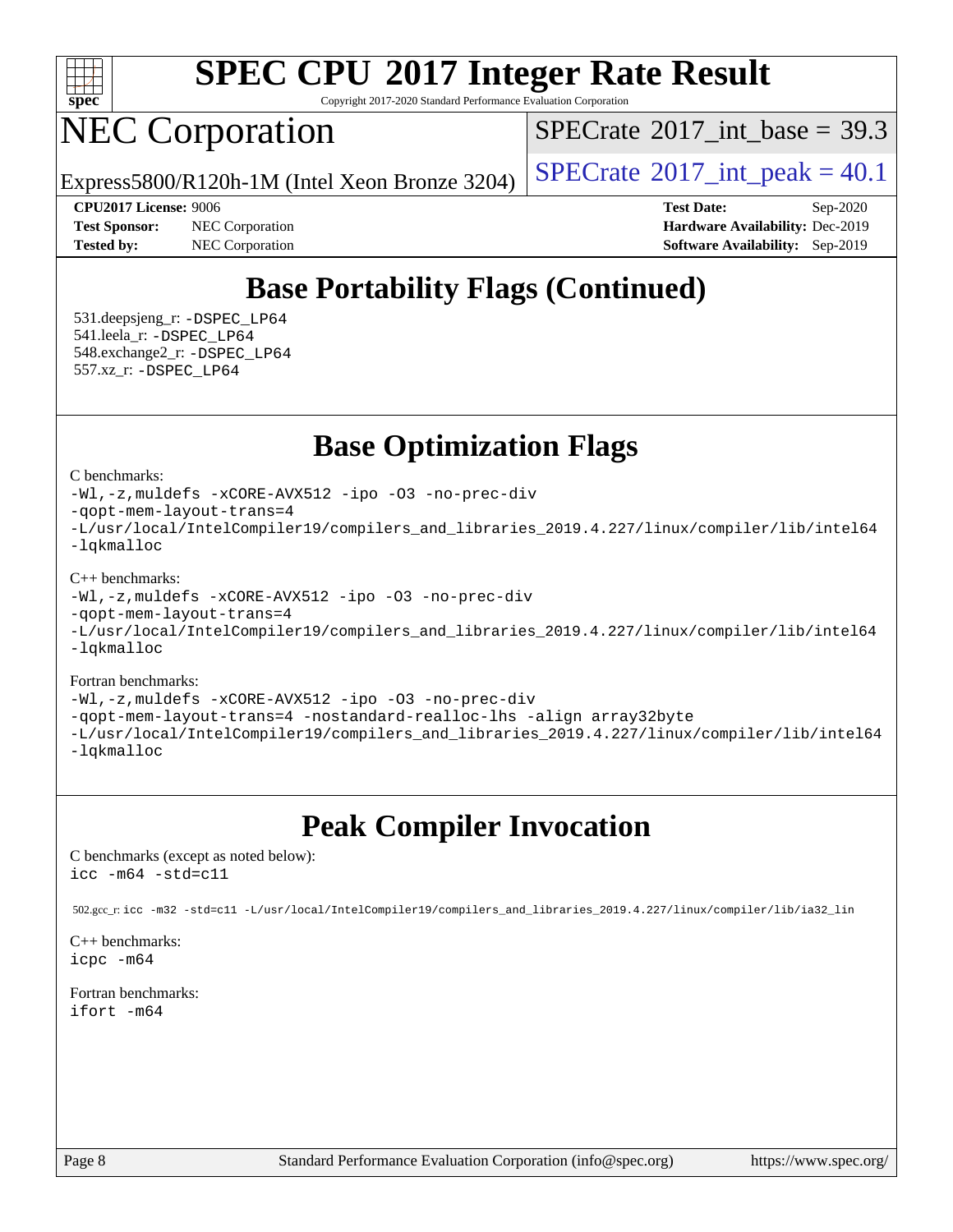

Copyright 2017-2020 Standard Performance Evaluation Corporation

### NEC Corporation

 $SPECTate$ <sup>®</sup>[2017\\_int\\_base =](http://www.spec.org/auto/cpu2017/Docs/result-fields.html#SPECrate2017intbase) 39.3

Express5800/R120h-1M (Intel Xeon Bronze 3204) [SPECrate](http://www.spec.org/auto/cpu2017/Docs/result-fields.html#SPECrate2017intpeak)<sup>®</sup>[2017\\_int\\_peak =](http://www.spec.org/auto/cpu2017/Docs/result-fields.html#SPECrate2017intpeak) 40.1

**[Test Sponsor:](http://www.spec.org/auto/cpu2017/Docs/result-fields.html#TestSponsor)** NEC Corporation **[Hardware Availability:](http://www.spec.org/auto/cpu2017/Docs/result-fields.html#HardwareAvailability)** Dec-2019 **[Tested by:](http://www.spec.org/auto/cpu2017/Docs/result-fields.html#Testedby)** NEC Corporation **[Software Availability:](http://www.spec.org/auto/cpu2017/Docs/result-fields.html#SoftwareAvailability)** Sep-2019

**[CPU2017 License:](http://www.spec.org/auto/cpu2017/Docs/result-fields.html#CPU2017License)** 9006 **[Test Date:](http://www.spec.org/auto/cpu2017/Docs/result-fields.html#TestDate)** Sep-2020

### **[Peak Portability Flags](http://www.spec.org/auto/cpu2017/Docs/result-fields.html#PeakPortabilityFlags)**

 500.perlbench\_r: [-DSPEC\\_LP64](http://www.spec.org/cpu2017/results/res2020q4/cpu2017-20200928-24123.flags.html#b500.perlbench_r_peakPORTABILITY_DSPEC_LP64) [-DSPEC\\_LINUX\\_X64](http://www.spec.org/cpu2017/results/res2020q4/cpu2017-20200928-24123.flags.html#b500.perlbench_r_peakCPORTABILITY_DSPEC_LINUX_X64) 502.gcc\_r: [-D\\_FILE\\_OFFSET\\_BITS=64](http://www.spec.org/cpu2017/results/res2020q4/cpu2017-20200928-24123.flags.html#user_peakPORTABILITY502_gcc_r_file_offset_bits_64_5ae949a99b284ddf4e95728d47cb0843d81b2eb0e18bdfe74bbf0f61d0b064f4bda2f10ea5eb90e1dcab0e84dbc592acfc5018bc955c18609f94ddb8d550002c) 505.mcf\_r: [-DSPEC\\_LP64](http://www.spec.org/cpu2017/results/res2020q4/cpu2017-20200928-24123.flags.html#suite_peakPORTABILITY505_mcf_r_DSPEC_LP64) 520.omnetpp\_r: [-DSPEC\\_LP64](http://www.spec.org/cpu2017/results/res2020q4/cpu2017-20200928-24123.flags.html#suite_peakPORTABILITY520_omnetpp_r_DSPEC_LP64) 523.xalancbmk\_r: [-DSPEC\\_LP64](http://www.spec.org/cpu2017/results/res2020q4/cpu2017-20200928-24123.flags.html#suite_peakPORTABILITY523_xalancbmk_r_DSPEC_LP64) [-DSPEC\\_LINUX](http://www.spec.org/cpu2017/results/res2020q4/cpu2017-20200928-24123.flags.html#b523.xalancbmk_r_peakCXXPORTABILITY_DSPEC_LINUX) 525.x264\_r: [-DSPEC\\_LP64](http://www.spec.org/cpu2017/results/res2020q4/cpu2017-20200928-24123.flags.html#suite_peakPORTABILITY525_x264_r_DSPEC_LP64) 531.deepsjeng\_r: [-DSPEC\\_LP64](http://www.spec.org/cpu2017/results/res2020q4/cpu2017-20200928-24123.flags.html#suite_peakPORTABILITY531_deepsjeng_r_DSPEC_LP64) 541.leela\_r: [-DSPEC\\_LP64](http://www.spec.org/cpu2017/results/res2020q4/cpu2017-20200928-24123.flags.html#suite_peakPORTABILITY541_leela_r_DSPEC_LP64) 548.exchange2\_r: [-DSPEC\\_LP64](http://www.spec.org/cpu2017/results/res2020q4/cpu2017-20200928-24123.flags.html#suite_peakPORTABILITY548_exchange2_r_DSPEC_LP64) 557.xz\_r: [-DSPEC\\_LP64](http://www.spec.org/cpu2017/results/res2020q4/cpu2017-20200928-24123.flags.html#suite_peakPORTABILITY557_xz_r_DSPEC_LP64)

### **[Peak Optimization Flags](http://www.spec.org/auto/cpu2017/Docs/result-fields.html#PeakOptimizationFlags)**

[C benchmarks](http://www.spec.org/auto/cpu2017/Docs/result-fields.html#Cbenchmarks):

```
 500.perlbench_r: -Wl,-z,muldefs -prof-gen(pass 1) -prof-use(pass 2) -ipo
-xCORE-AVX512 -O3 -no-prec-div -qopt-mem-layout-trans=4
-fno-strict-overflow
-L/usr/local/IntelCompiler19/compilers_and_libraries_2019.4.227/linux/compiler/lib/intel64
-lqkmalloc
 502.gcc_r: -Wl,-z,muldefs -prof-gen(pass 1) -prof-use(pass 2) -ipo
-xCORE-AVX512 -O3 -no-prec-div -qopt-mem-layout-trans=4
-L/usr/local/je5.0.1-32/lib -ljemalloc
 505.mcf_r: basepeak = yes
 525.x264_r: -Wl,-z,muldefs -xCORE-AVX512 -ipo -O3 -no-prec-div
-qopt-mem-layout-trans=4 -fno-alias
-L/usr/local/IntelCompiler19/compilers_and_libraries_2019.4.227/linux/compiler/lib/intel64
-lqkmalloc
 557.xz_r: -Wl,-z,muldefs -xCORE-AVX512 -ipo -O3 -no-prec-div
-qopt-mem-layout-trans=4
-L/usr/local/IntelCompiler19/compilers_and_libraries_2019.4.227/linux/compiler/lib/intel64
-lqkmalloc
C++ benchmarks: 
 520.omnetpp_r: -Wl,-z,muldefs -xCORE-AVX512 -ipo -O3 -no-prec-div
-qopt-mem-layout-trans=4
```

```
-L/usr/local/IntelCompiler19/compilers_and_libraries_2019.4.227/linux/compiler/lib/intel64
-lqkmalloc
```
**(Continued on next page)**